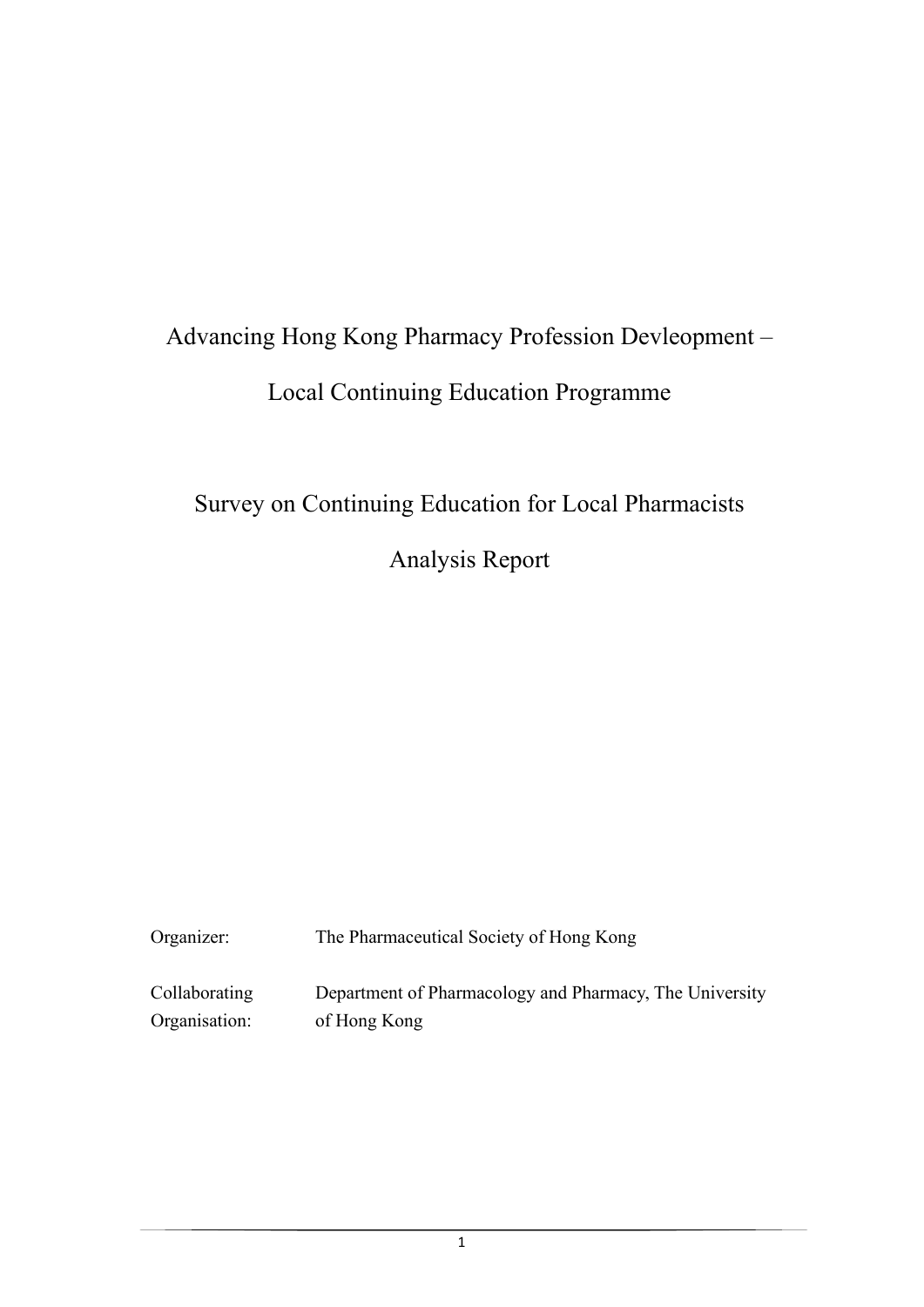## **Disclaimers**

This material/event is funded by the Professional Services Advancement Support Scheme of the Government of the Hong Kong Special Administrative Region.

Any opinions, findings, conclusions or recommendations expressed in this material/any event organised under this project do not reflect the views of the Government of the Hong Kong Special Administrative Region or the Vetting Committee of the Professional Services Advancement Support Scheme.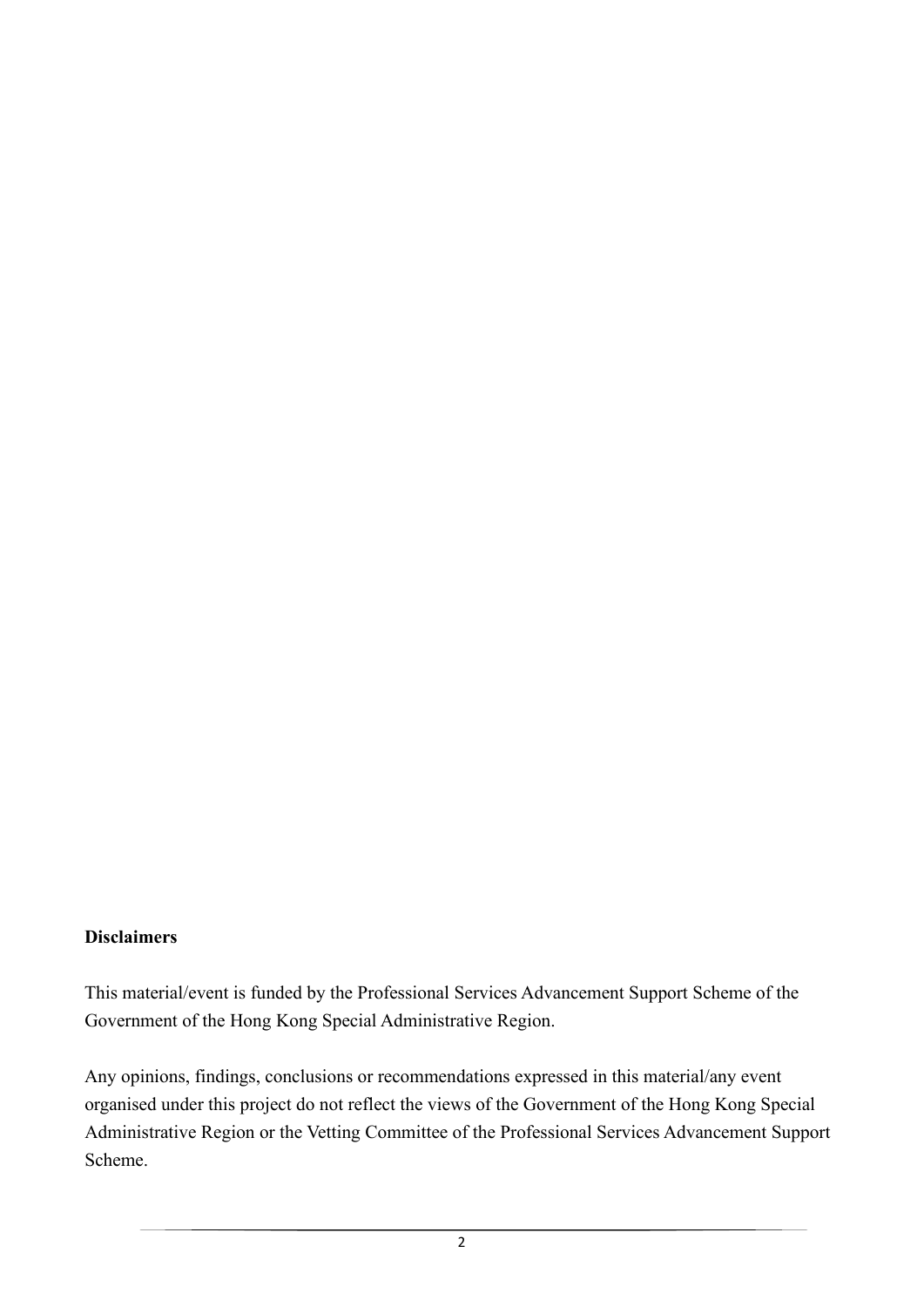## Content

| <b>Disclaimers</b> | P <sub>2</sub> |
|--------------------|----------------|
| 1. Background      | P.4            |
| 2. Target          | P.4            |
| 3. Participation   | P.4            |
| 4. Survey Result   | $P.5 - 8$      |
| 5. Conclusion      | P.9            |
|                    | P.9            |
| 7. Reference       | P.10           |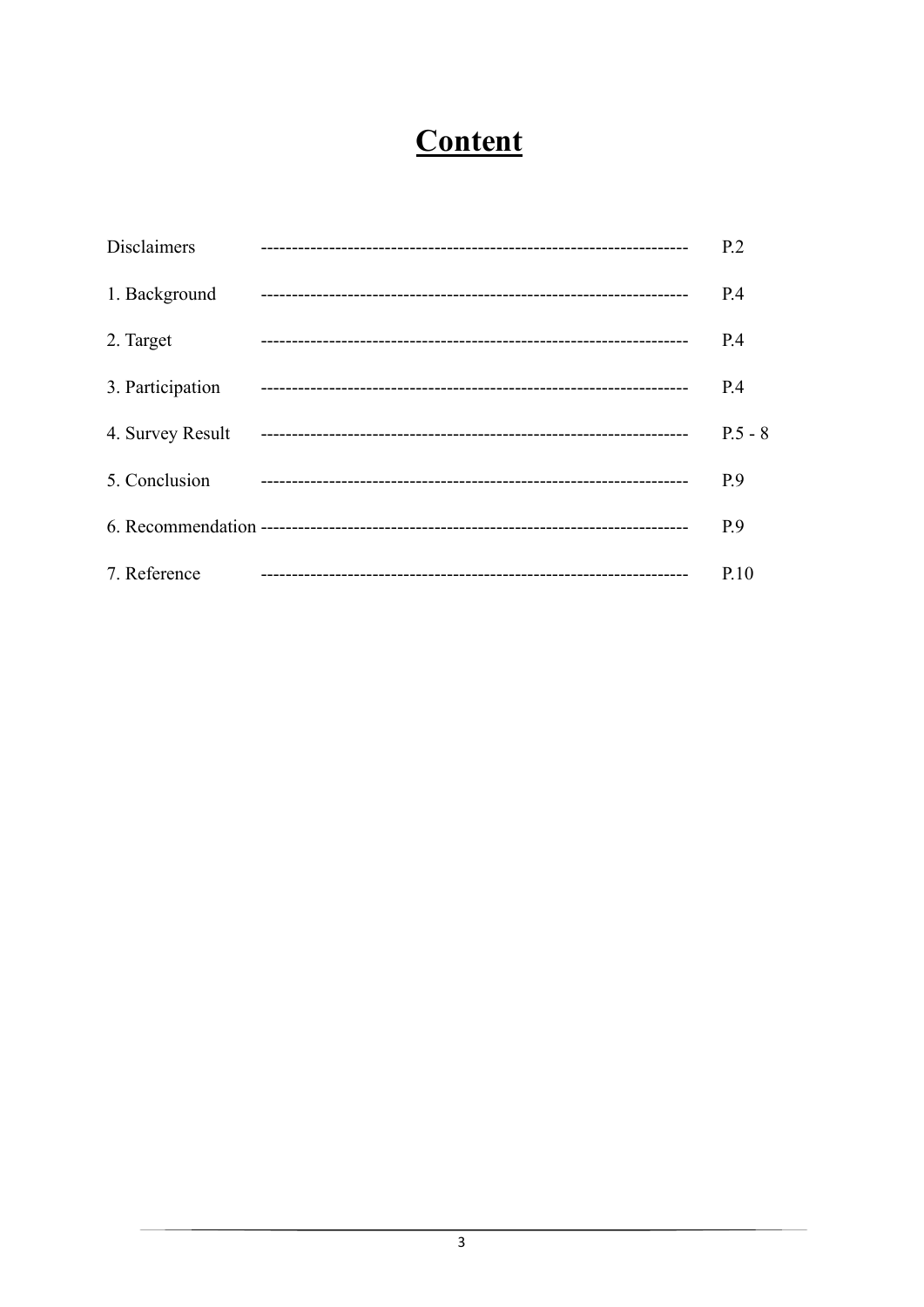## **1. Background**

Advancing Hong Kong Pharmacy Profession Devleopment – Local Continuing Education Programme is a 3-year Continuing Education (CE) programme organised by The Pharmaceutical Society of Hong Kong. This programme is funded by the Professional Services Advancement Support Scheme, the Commerce and Economic Development Bureau of HKSAR government. Pharmacists practicing in all sectors can expect to gain useful knowledge from this programme.

The survey is part of the programme and aims to collect the view of Hong Kong pharmacists on the development of CE. The result can be the reference for the future consideration and establishment of CE framework in Hong Kong.

## **2. Target**

The survey mainly targeted the registered pharmacists in Hong Kong and the pharmacists who obtained qualification overseas but have not yet registered in Hong Kong.

## **3. Participation**

The survey conducted during the period of the programme, from June 2019 to March 2022. A total number of 183 Hong Kong and overseas pharmacists participated in the survey. Among the respondents, 179 respondents (97.8%) are Hong Kong registered pharmacists and 4 respondents (2.2%) are overseas pharmacists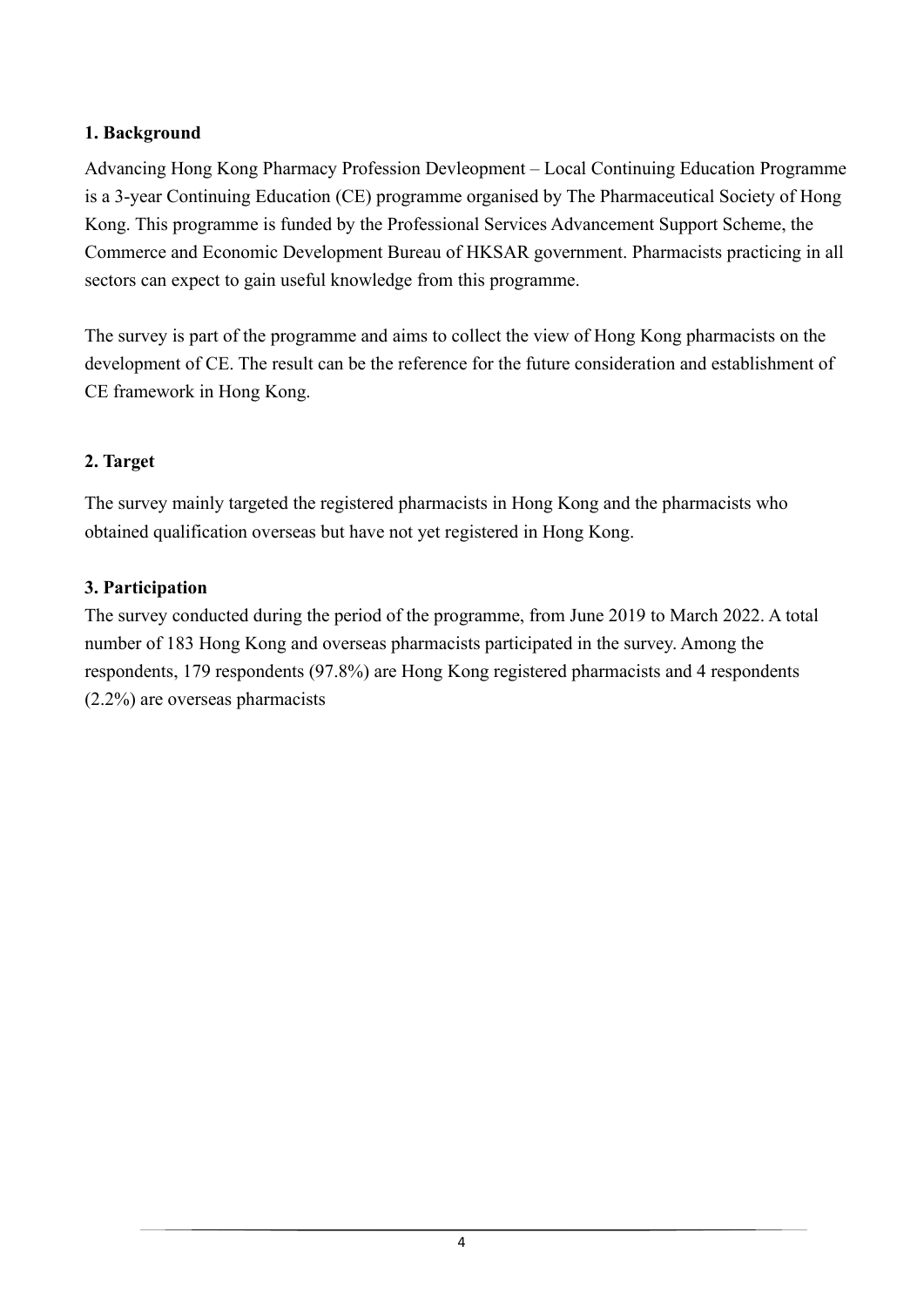## **4. Survey Result**

### 4. 1. Characteristics of participants

The registration year of the participants ranged from 1973 to 2020. From the 183 participants, 125 (31.7%) received additional training, which included 35.5% (n=65) Master's degree, 13.3% (n=24) Bachelor's degree, 9.8% (n=18) Certificate, 4.4% (n=8) Graduate diploma, 2.7% (n=5) Diploma, 2.2%  $(n=4)$  Doctoral degree and 0.5%  $(n=1)$  Post-graduate certificate; while 58 (31.7%) did not receive additional training. Table 1 shows the characteristics of the respondents.

| Characteristics           | Classification                                                          | Number $(\% )$ |
|---------------------------|-------------------------------------------------------------------------|----------------|
| Registration year         | Before 1992                                                             | 47(25.7)       |
|                           | 1992-2001                                                               | 65(35.5)       |
|                           | 2002-2011                                                               | 33(18)         |
|                           | On or after 2012                                                        | 34(18.6)       |
|                           | Not yet registered                                                      | 4(2.2)         |
| Current practice sector   | Community Pharmacy                                                      | 104(56.8)      |
|                           | Governement                                                             | 3(1.5)         |
|                           | Hospital Authority                                                      | 18(9.9)        |
|                           | Non-governmental/ Non-profit/ Subvented organisation                    | 9(4.9)         |
|                           | Not practising in a post requiring the license of registered pharmacist | 12(6.6)        |
|                           | Other private institutions                                              | 8(4.4)         |
|                           | Pharmaceutical Company (Wholesaler)                                     | 18(9.9)        |
|                           | Pharmaceutical Manufacturer                                             | 6(3.3)         |
|                           | Private Hospital                                                        | 5(2.7)         |
| Earliest qualification    | Higher Diploma                                                          | 1(0.5)         |
| obtained in pharmacy      | Bachelor's Degree                                                       | 174(95.1)      |
| profession                | Master's Degree                                                         | 7(3.9)         |
|                           | Doctoral Degree                                                         | 1(0.5)         |
| Issuing country/          | Australia                                                               | 21(11.5)       |
| territory of the earliest | Canada                                                                  | 11(6)          |
| qualification             | Hong Kong                                                               | 60(32.8)       |
|                           | Malaysia                                                                | 2(1.1)         |
|                           | New Zealand                                                             | 4(2.2)         |
|                           | Philippines                                                             | 2(1.1)         |
|                           | Taiwan                                                                  | 24(13.1)       |
|                           | The United Kingdom                                                      | 51 (27.9)      |
|                           |                                                                         |                |

Table 1. The characteristics of the respondents (n=183).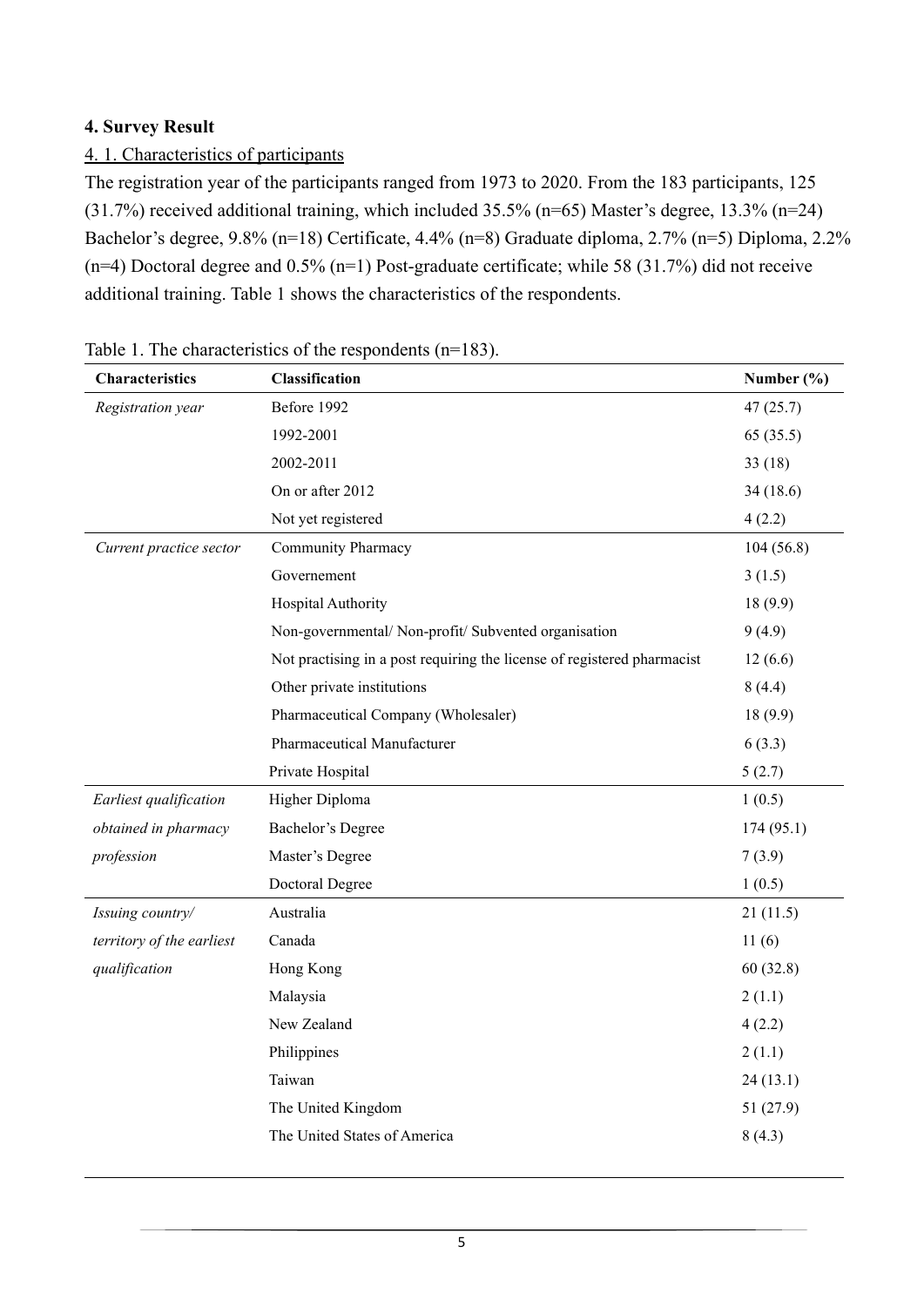#### 4. 2. Current habit of continuing education

Most of the participants 84.1% (n=154) spent time on CE training relevant to pharmacy last year, 15.9% (n=29) respondents did not. See Table 2.

More than half of the participants attended live seminars, followed by written self-study materials and live webinars. Since attending any type of CE training is voluntary, it could indicate that live seminars is the most preferred training among the participants. Table 3 shows the frequency of the type of CE training taken by the participants last year.

| ີ                                   |                |
|-------------------------------------|----------------|
| Time spent on CE training last year | Number $(\% )$ |
| 0 hour                              | $29(15.9\%)$   |
| $1-10$ hours                        | 74 (40.4%)     |
| $11-20$ hours                       | $39(21.3\%)$   |
| $21-30$ hours                       | $26(14.2\%)$   |
| 31-40 hours                         | $8(4.4\%)$     |
| $>$ 40 hours                        | $7(3.8\%)$     |

Table 2. Time spent on CE training last year (n=183)

|                         | Classification                                              | Frequency $(\% )$ |
|-------------------------|-------------------------------------------------------------|-------------------|
| CE relevant to pharmacy | Clinical pharmacy/ pharmacotherapy                          | $105(57.4\%)$     |
| profession              | Pharmaceutical science/ drug development/ clinical sciences | 58 (31.7%)        |
|                         | Medical sciences/non-pharmacological disease management     | 42 (23%)          |
|                         | None                                                        | 42 (23%)          |
|                         | Public health/ health administration                        | 36 (19.7%)        |
|                         | Chinese medicine/ natural medicine                          | 21 (11.5%)        |
|                         | Pharmaceutical technology                                   | $10(5.5\%)$       |
|                         | Others overseas online courses                              | $4(2.2\%)$        |
| CE formats              | Live seminars                                               | 98 (53.6%)        |
|                         | Written self-study materials                                | 56 (30.6%)        |
|                         | Live webinars                                               | 52 (28.4%)        |
|                         | None                                                        | 31 (16.9%)        |
|                         | Short courses                                               | 29 (15.8%)        |
|                         | Recorded live seminars                                      | 24 (13.1%)        |
| Organiser(s) of CE      | Professional bodies/associations                            | 141 (77%)         |
|                         | Academic institutions                                       | 59 (32.2%)        |
|                         | Private providers                                           | 37 (20.2%)        |
|                         | Employers                                                   | $15(8.2\%)$       |
|                         | Government                                                  | $10(5.5\%)$       |

#### Table 3. The type of the CE training taken by respondents last year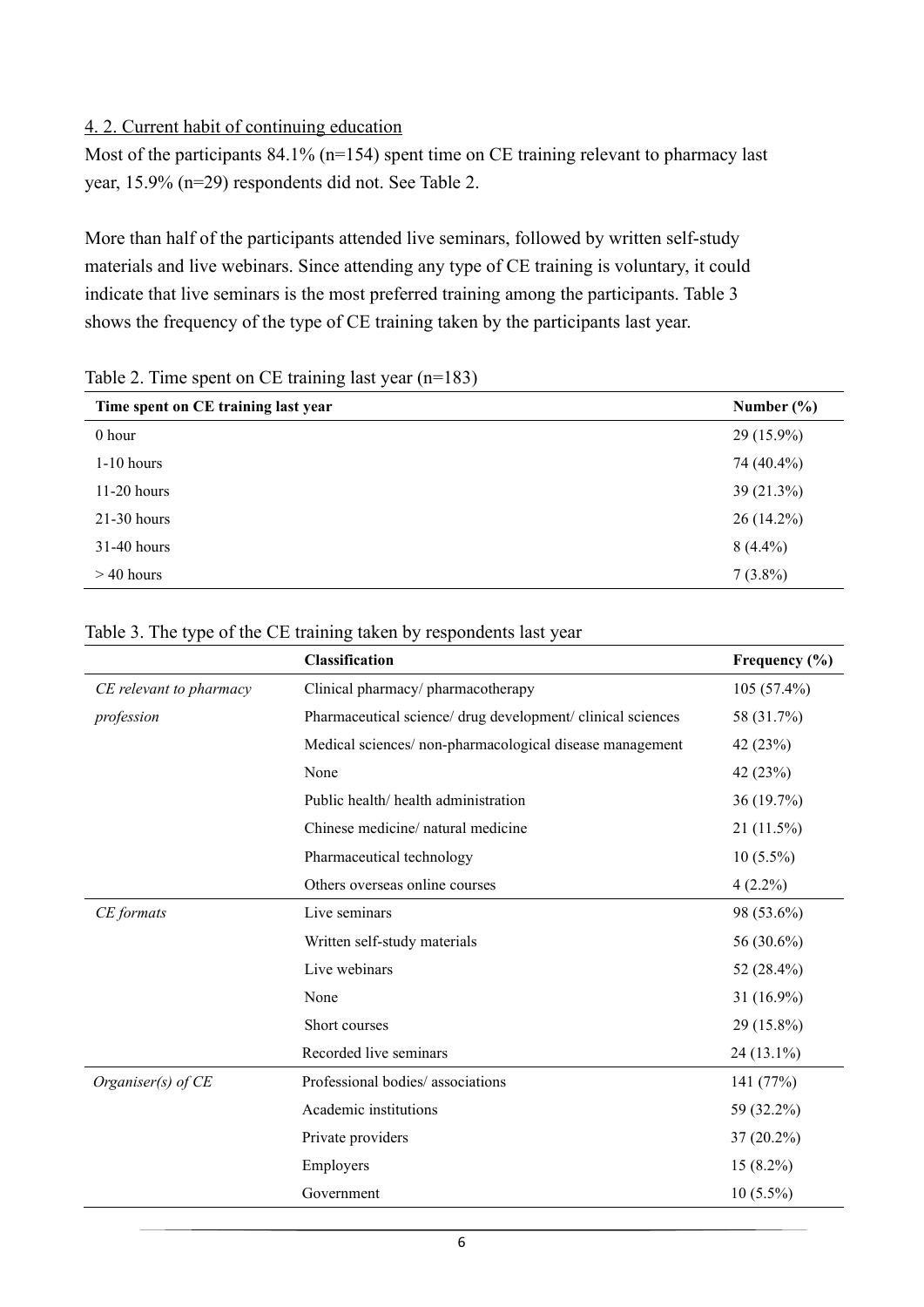## 4. 3. Major barriers to CE

42.1% (n=77) of the pharmacists reported that time of the training not fit with the schedule is the major barrier to CE. Followed by 30.6% (n=56) reported that the topics of the training not attractive or relevant to practice, and 23.5% (n=43) reported that cost of the training is the major barrier to attend CE trainings.

While 29% (n=53) pharmacists reported that they think they have received sufficient training. Table 4 shows the pharmacists' responses to the major barriers to CE.

| <b>Major barriers</b>                                         | Frequency of response $(\% )$ |
|---------------------------------------------------------------|-------------------------------|
| Time of the training not fit with schedule                    | $77(42.1\%)$                  |
| Topics of the training not attractive/relevant to practice    | 56 (30.6%)                    |
| I think I have received sufficient training in the past year. | 53 (29%)                      |
| Cost of training                                              | 43 (23.5%)                    |
| Insufficient promotion of the CE schedule                     | 36(19.7%)                     |
| Insufficient CE training period                               | $30(16.4\%)$                  |
| No systematic design of CE training in Hong Kong              | $2(1.1\%)$                    |
| CE training is not compulsory                                 | $1(0.5\%)$                    |

Table 4. Barriers that prevent pharmacists attend CE training

#### 4. 4. Opinions on the development of CE for pharmacists in Hong Kong

## *4. 4. 1. Regular CE training*

82% (n=150) agreed that Hong Kong should have regular CE training, while 18% (n=33) disagreed. Table 5 shows the party(s) that pharmacists think should be responsible for proving CE training in Hong Kong.

|  |  | Table 5. Pharmacists' responses to party(s) should be responsible for providing CE training |
|--|--|---------------------------------------------------------------------------------------------|
|  |  |                                                                                             |

| Party(s) be responsible for providing CE training | Frequency of response $(\% )$ |
|---------------------------------------------------|-------------------------------|
| Professional bodies/associations                  | 151 (82.5%)                   |
| Academic institutions                             | 71 (38.8%)                    |
| Government                                        | $45(24.6\%)$                  |
| An independent CE training institute              | 44 (24%)                      |
| None                                              | 5(2.7%)                       |
| Pharmaceutical companies                          | $2(1.1\%)$                    |
| Other medical societies                           | $1(0.5\%)$                    |
| Overseas professional bodies/associations         | $1(0.5\%)$                    |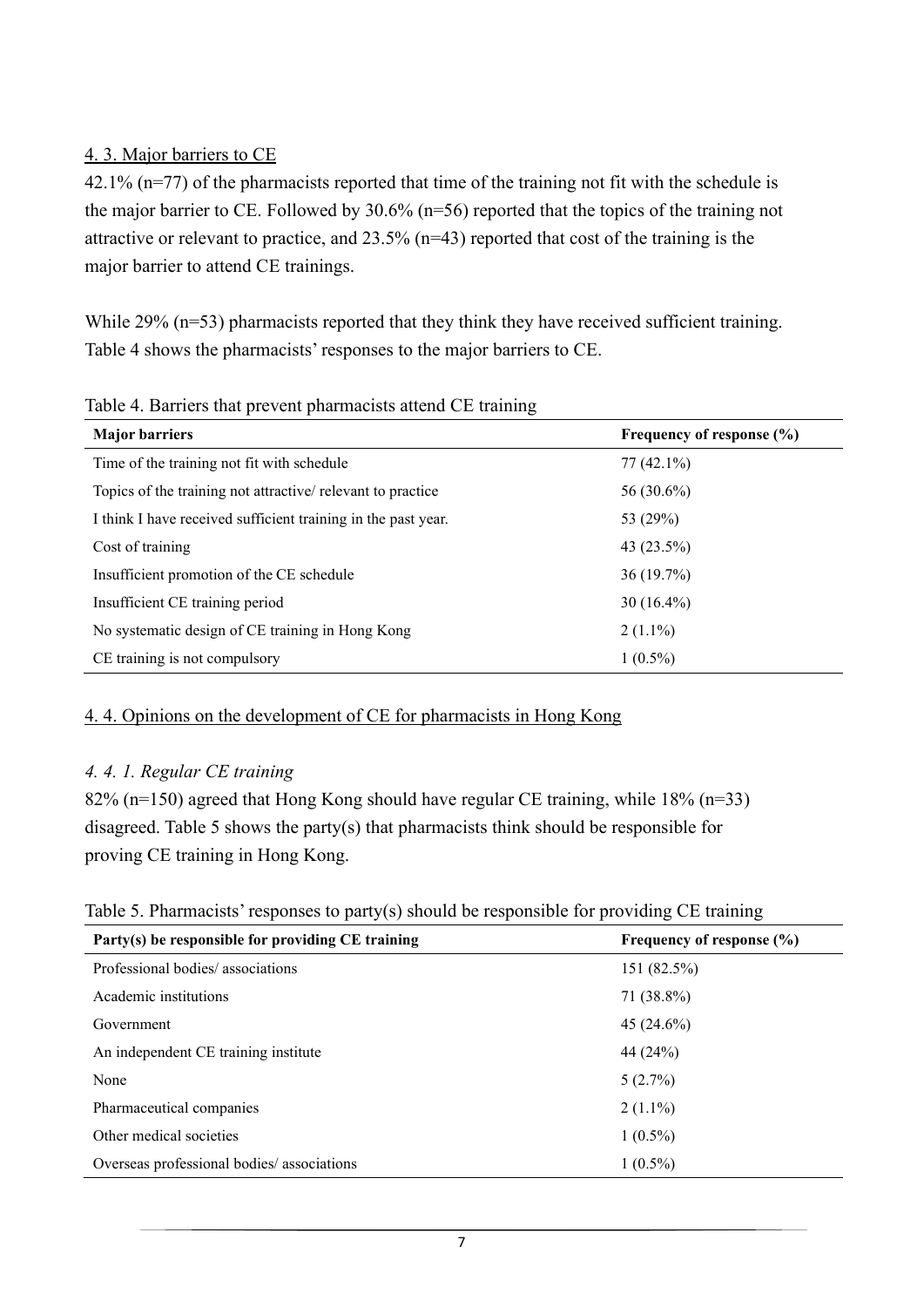#### *4. 4. 2. Standard of minimum CE training*

63.4% (n=116) disagreed that Hong Kong should set up the standard of minimum CE training per year, while 36.6% (n=67) agree to have standard of minimum CE training.

From the 67 pharmacists who agreed Hong Kong should have standard minimum CE training, 58.2% (n=39) of them reported that they are willing and capable to spend 11-20 hours every year. Followed by 19.4% (n=13) who are willing to spend 21-30 hours, 13.4% (n=9) who are willing to spend 5-10 hours. Table 6 shows the number of hours that they reported they are willing and capable to spend on CE training every year.

Table 6. Number of hour(s) that pharmacists are willing and capable to spend on CE training every year (For pharmacists who agreed that Hong Kong should have standard of minimum CE training) (n=67)

| Hour(s) willing and capable to spend on CE training every year | Number $(\% )$ |
|----------------------------------------------------------------|----------------|
| $5 - 10$ hours                                                 | $9(13.4\%)$    |
| $11 - 20$ hours                                                | 39 (58.2%)     |
| $21 - 30$ hours                                                | $13(19.4\%)$   |
| $>$ 30 hours                                                   | 6(9%)          |

From the 116 pharmacists who disagreed Hong Kong should have a standard of minimum CE training, 65.5% (n=76) of them reported that it's hard to define minimum standard. Followed by 30.2% (n=35) reported that it's hard for pharmacists to fulfill any minimum CE training standard, and 27.6% (n=32) reported that there is insufficient CE training provided. Table 7 show the reasons that pharmacists disagreed with the minimum of standard of CE training in Hong Kong.

Table 7. Reason(s) for Hong Kong should not have a standard of minimum CE training per year (Total base=116)

| Reason(s) for Hong Kong should not have a standard of minimum CE       | Frequency of response $(\% )$ |
|------------------------------------------------------------------------|-------------------------------|
| training per year                                                      |                               |
| It's hard to define the minimum standard.                              | 76 (65.5%)                    |
| It's hard for pharmacists to fulfill any minimum CE training standard. | $35(30.2\%)$                  |
| There is insufficient CE training provided.                            | 32(27.6%)                     |
| CE training is not helpful for my practice.                            | $26(22.4\%)$                  |
| No incentive                                                           | $2(3.4\%)$                    |
| Standard of the CE training varies                                     | $3(2.6\%)$                    |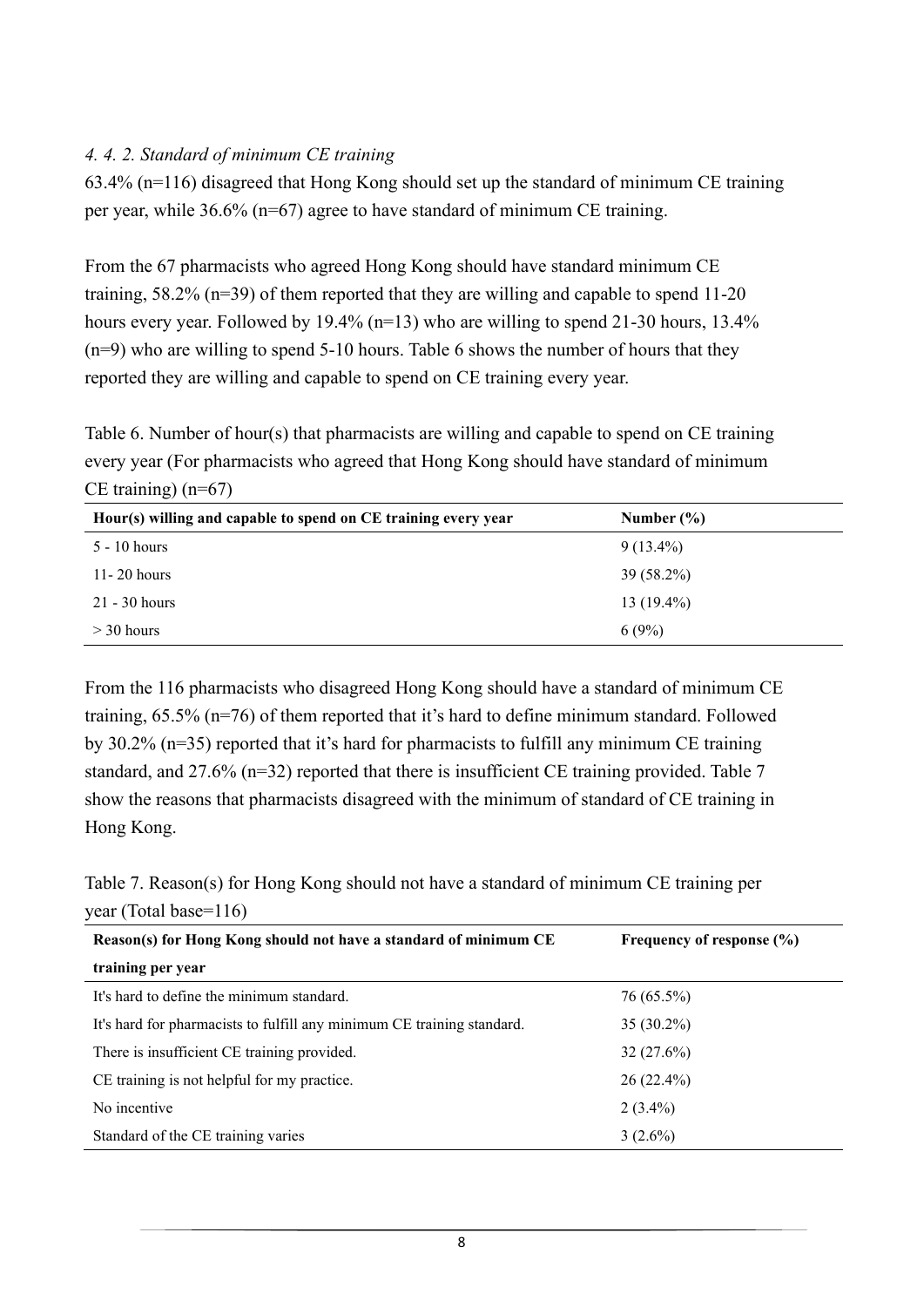## **5. Conclusion**

The survey has identified the type of the CE trainings Hong Kong pharmacists they preferred, the barriers that prevent them from taking the training as well as their opinions on CE development in Hong Kong.

Live seminar was the most common method that pharmacists reported to attend CE activity. The top 3 major barriers reported by the pharmacists are time constraints, topic not attractive/ relevant and cost of training. Some studies  $1,2$  showed that pharmacists in other country/ territories have similar barriers for attending the CE trainings.

Most of the pharmacists agreed that Hong Kong should have regular CE training. The CE activity in Hong Kong is in a voluntary basis, more than half of the pharmacists disagreed to have standard of minimum CE training in Hong Kong.

The proportion of Hong Kong pharmacists who worked in public sector and private sector is 44%:  $56\%$ <sup>3</sup>. A higher response rate is noted from private sector compared to public sector in this survey. This limits the generalizability of the results.

## **6. Recommendation**

Hong Kong Pharmacists have a positive attitude towards CE training. They are willing to attend the trainings even in voluntary-basis.